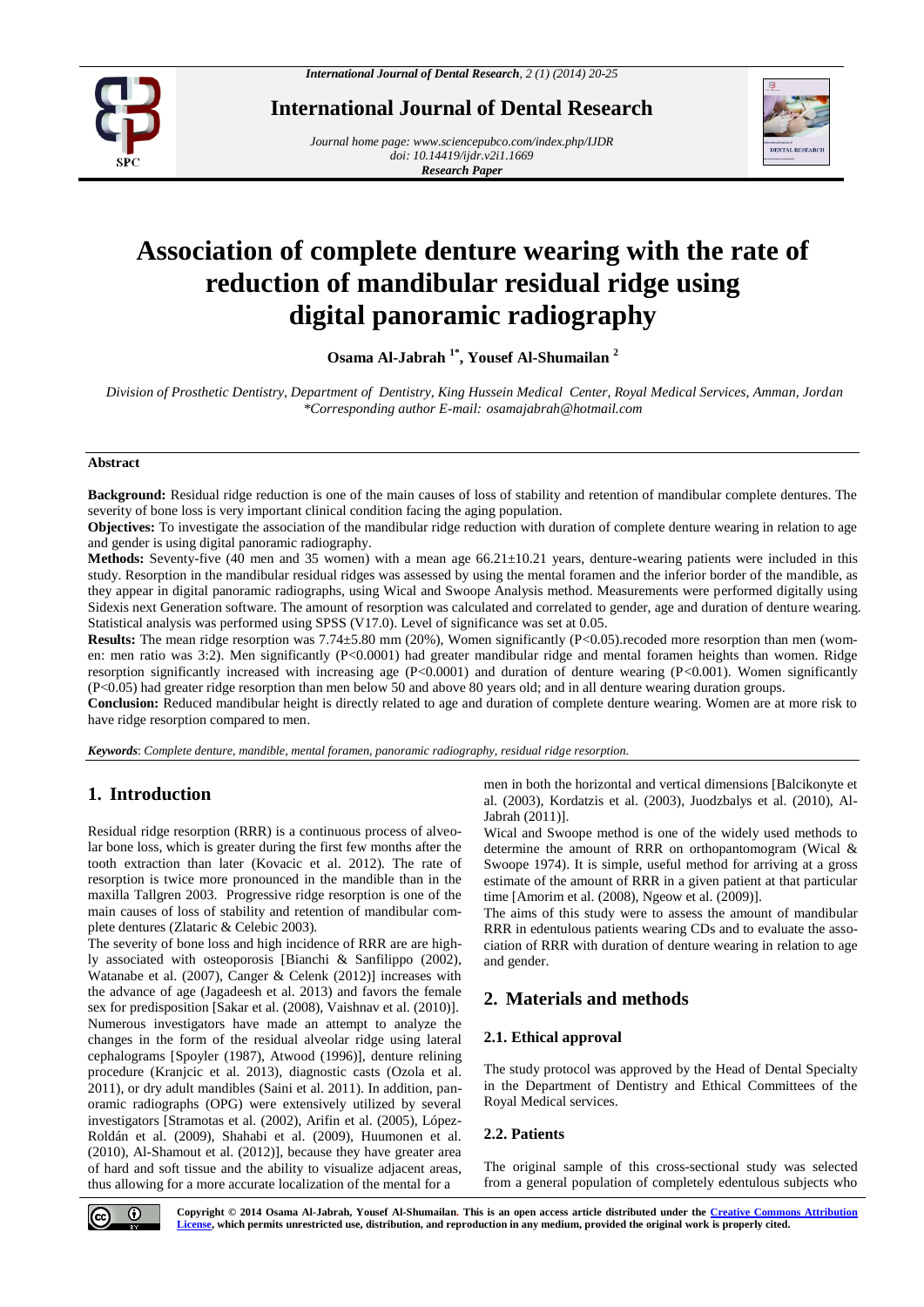attended (or referred to) Prosthodontic clinic; Dental Department, Prince Ali Bin Al-Hussien hospital in Karak, Jordan; for replacement of their missing teeth with (or maintenance of existing) complete dentures The study sample consisted of 75 (40 men and 35 women) subjects with a mean age of  $66.21 \pm 10.21$  years (ranged between 40 and 83 years) complete denture wearers were selected and accepted to participate in this study.

#### **2.3. Inclusion/exclusion criteria**

The selected subjects had not undergone prosthetic surgical procedures (i.e. sulcus deepening or ridge augmentation). They were completely edentulous with no systemic bone disease and not less than one year post-tooth extraction period. Only clear OPGs with visible structures for the measurements were included in this study. None of the subjects had any metabolic bone disease, cancers with bone metastasis, significant renal impairment and had medications with affect bone metabolism, such as estrogen.

## **2.4. Clinical and radiographic examinations**

The data were obtained by using an interview (including general health and self-reported diseases), as well as clinical and radiographic examination. All subjects gave verbal consent to participate in the study and accepted to undergo radiographical examination. Clinical examination was carried out on the dental chair with the patient seated in an upright position, and the head was in the natural position, it was performed by one prosthodontists examiner. Thereafter, a digital OPG was taken using Orthophos XG Plus (Model: 5884999d3352, SN: 03024, Sirona, Siemens, Germany). All OPGs were performed by one trained dental radiology technician. The exposure parameters 64 kV and 8 mA were selected and the mean resolution of the original OPGs was 1744x3158 pixels. All digital OPGs were measured digitally using Sidexis next Generation software (Version 1.52; Sirona, Siemens, Germany), on Dell Inspiron (N 5010, China) personal computer. Measurements were performed by one Prosthodontist's examiner who used the same reference points required for obtaining the measurements of the linear distances on each OPG. For each parameter, 3 readings were taken and the mean was calculated.

#### **2.5. Measurements**

Mandibular RRR was assessed by using the mental foramen and the inferior border of the mandible, as they appear in OPGs, as reference points using Wical and Swoope Analysis method; in which the original height of the mandible is assumed to be three times the distance between the inferior border of the mandible to the lower border of the mental foramen [Wical & Swoope (1974), Atwood (1996)]. The amount of mandibular ridge resorption (R) was estimated from the original mandibular alveolar level to the measured level of the residual ridge (L) was expressed as a percentage of the original height of the mandible (Fig. 1). The amount of resorption was calculated according to the formula: R=3x-L, (where R: amount of mandibular RRR; x: distance from inferior border of mandible to the lower border of mental foramen; L: height of mandibular residual alveolar ridge). The measuring error was set to  $\pm 0.01$ mm for specific measured dimensions on each OPG. Measurements were performed on the right side, and the mean value and standard deviation were calculated. The amount of mandibular RRR was calculated and correlated with duration of wearing complete dentures. Gender and age differences were also investigated and correlated to RRR and duration of complete denture wearing.

## **2.6. Statistical analysis**

Statistical analysis was performed using (SPSS-v17.0 Inc., Chicago, Ill., USA). Multiple linear regression analysis was performed to test the interaction between variables in the model (gender, age and years of denture wearing) and ridge height of the mandible. Paired samples t-test was carried out to compare between the right and left sides and gender differences in the mean values of RRR. Wilcoxon Signed Ranks Test was used to test the correlation between mandibular residual ridge resorption and age of participants and duration of denture wearing. Paired (Independent samples 2 tailed) Student's t-test was used to compare the means of each participant's age group and complete denture wearing duration with the amount of mandibular RRR between men and women. Level of significance was set to 0.05.



**Fig. 1:** Schematic drawing showing Wical and Swoope analysis method used in the study. (R=3x-L).

(R: mandibular ridge resorption; x: vertical linear distance measured from inferior border of the mandible to the inferior border of the mental foramen; L: vertical linear distance of actual ridge height measured across the mental foramen; 3 xs: original vertical ridge height across the mental foramen before resorption).

# **3. Results**

Variability and bias in measurements between right and left sides were assessed by re-measuring distances x: (inferior border of mandible-mental foramen) and L: (the height of mandibular residual ridge across the mental foramen) on 19 (25.3%) randomly selected OPGs on the left side of 9 women and 10 men. Paired Student's t-test was performed to unveil statistically significant deviation of measurements between right and left sides, (the mean difference was -0.0526±0.310 mm; t-test=-0.741; P value=0.468 for differences in x distance; and mean difference of 2.038±8.94; t-test=0.994, P value=0.333 for differences in L distance). As there were strong correlation coefficient (0.990 and 0.505 for x and L distances; respectively), and small mean difference between the two-side measurements, it was assumed that the right side measurements would be reliable.

Multiple linear regression analysis was performed to test the interaction between variables in the model (gender, age and years of denture wearing) and ridge height of the mandible. Statistically significant interaction between gender, age and denture wearing duration and RRR were recorded (Table 1).

Table 2 shows gender differences in the mean (SD) values of age of participants, duration of complete denture wearing, measurements of actual height of mandibular alveolar residual ridge and height of mental foramen and mean and percentage of mandibular RRR. Men significantly recorded higher mean values of mandibular alveolar residual ridge ( $P \Box 0.0001$ ) and height of mental foramen ( $P \Box 0.0001$ ) compared to women. The mean of mandibular RRR in the study sample was 7.74±5.80 mm (approximately 20%). Women recoded higher mean value of RRR compared to men (women: men ratio was approximately 3:2), this gender difference was statistically significant (t-test=2.275; P-value $\Box 0.05$ ).

The results of Wilcoxon signed ranks test showed that RRR significantly increased with increasing age of participants (Z=-7.525; P<0.0001) and duration of denture wearing (Z=-2.870; P<0.001). Table 3.

Paired sample t-test was performed to reveal whether if there were any statistically significant differences in the percentages of man-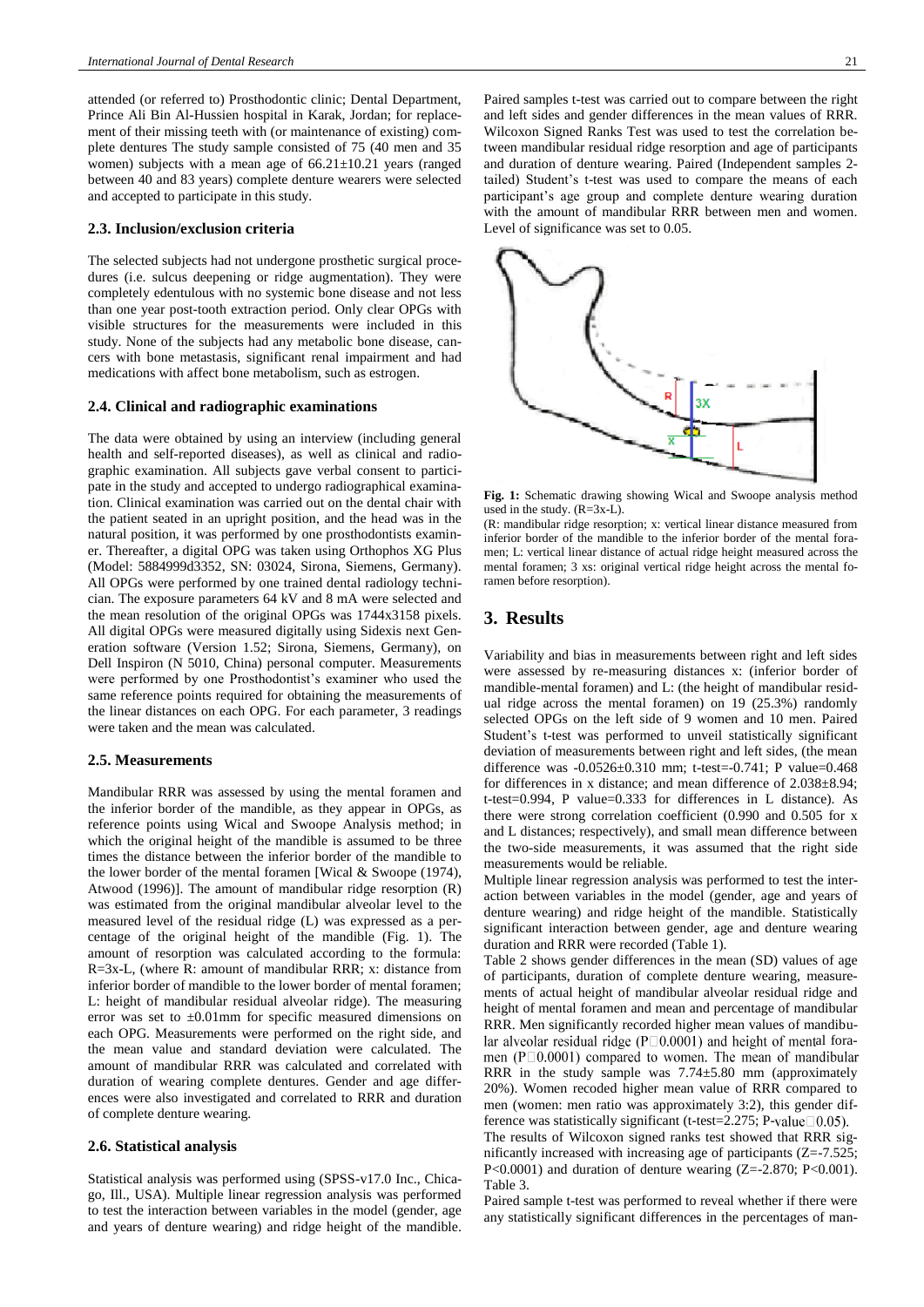dibular RRR between men and women for each participants' age group (Table 4) and complete denture wearing duration group (Table 5), or not. Table 4 shows that statistically significant gender differences in mandibular RRR in participants below 50 and above 80 years old. Women significantly  $(P<0.05)$  had mandibular RRR of 7.01% and 57.12% compared to men who had 1.92% and 29.68%, for age groups below 50 and above 80 years. However; for the remaining middle age groups, although women had more amount of RRR than men, but the differences were statistically insignificant. Table 5 shows that there were direct relationship between mandibular RRR and complete denture wearing duration. The more the years of complete denture wearing, the more the mandibular RRR. In addition, women significantly  $(P<0.05)$  had more amount of mandibular RRR compared to men in all denture wearing duration groups.

| <b>Table 1:</b> Results of linear regression analysis. |             |                |          |                         |         |  |  |  |  |
|--------------------------------------------------------|-------------|----------------|----------|-------------------------|---------|--|--|--|--|
| Variable                                               | Coefficient | Standard error |          | 95% Confidence interval | P value |  |  |  |  |
| Gender                                                 | 0.069       | 0.021          | 4.006    | $0.002$ to $0.109$      | 0.000   |  |  |  |  |
| Age                                                    | $-0.091$    | 0.009          | $-5.231$ | $-0.118$ to $-0.062$    | 0.000   |  |  |  |  |
| complete denture<br>wearing duration                   | $-0.001$    | 0.000          | $-2.029$ | $-0.004$ to 0.0065      | 0.039   |  |  |  |  |

**Table 2:** Gender differences in the mean (SD) values of mandibular residual ridge resorption *(R=3x-L)* in relation to age and duration of denture wearing (Paired samples t-test).

|                  | Participants' age | Complete denture<br>age | X           | 3x           | ⊥           | R            |                  |
|------------------|-------------------|-------------------------|-------------|--------------|-------------|--------------|------------------|
|                  | (in Years)        |                         |             | $(in \, mm)$ |             | $(in \, mm)$ | (In %)           |
| Women $(n=35)$   | 65.71 (10.55)     | 9.06(8.11)              | 12.08(1.97) | 36.23(5.91)  | 27.35(6.67) | 8.89(6.89)   | 24.03<br>(16.43) |
| Men $(n=40)$     | 66.65 (10.02)     | 9.15(6.64)              | 14.06(1.80) | 42.19 (5.40) | 35.45(7.11) | 6.74(4.49)   | 16.28<br>(10.85) |
| Overall $(n=75)$ | 66.21(10.21)      | 9.11(7.31)              | 13.14(2.12) | 39.41 (6.35) | 31.67(8.01) | 7.74(5.80)   | 19.89<br>(14.18) |
| t-test           | $-0.719$          | $-0.330$                |             | $-4.370$     | $-4.944$    | 2.275        |                  |
| P-value          | $0.477$ (NS)      | $0.744$ (NS)            | 0.000       |              | 0.000       | 0.029        |                  |

X: measured distance from inferior border of mandible to inferior border of mental foramen, 3x: calculated original mandibular ridge height, L: measured height of mandibular residual ridge, R: residual ridge resorption (calculated), NS: not significant.

| Table<br>mandıbular residual<br>ridge.<br>alation.<br>.orre'<br>hetween | : resorntion | age<br>and | narticipants | denture wearing<br>; and duration of | Wilcoxon, | Ranks<br>l'est).<br>S <sub>1</sub> gned |
|-------------------------------------------------------------------------|--------------|------------|--------------|--------------------------------------|-----------|-----------------------------------------|
|                                                                         |              |            |              |                                      |           |                                         |

|                   | Wilcoxon Test  |              |                                             |              |          |             |
|-------------------|----------------|--------------|---------------------------------------------|--------------|----------|-------------|
| Age range         | n              | Age          | Resorption $(\%)$                           | denture age  | $Z^*$    | $P-value**$ |
| < 50              | 5              | 44.60 (2.88) | 4.97(3.93)                                  | 1.20(0.45)   |          |             |
| 50-59             | 14             | 55.43 (2.56) | 8.63(5.03)                                  | 3.14(2.25)   |          |             |
| 60-69             | 24             | 64.21(2.13)  | 16.39(7.60)                                 | 6.92(2.78)   | $-7.525$ | 0.0001      |
| 70-79             | 26             | 74.50 (3.05) | 27.69 (14.24)                               | 12.89 (7.32) |          |             |
| $\geq 80$         | 6              | 81.67 (1.37) | 38.83 (15.38)                               | 22.00(3.90)  |          |             |
|                   |                |              | Correlation (denture age versus resorption) |              |          |             |
| Denture age range | n              |              |                                             |              |          |             |
| $<$ 5             | 28             | 58.79 (9.85) | 7.91 (4.24)                                 | 2.50(1.04)   |          |             |
| $5-9$             | 16             | 65.06 (4.89) | 15.73(6.87)                                 | 6.63(1.31)   |          |             |
| $10-14$           | 12             | 67.67(7.28)  | 24.79 (4.42)                                | 11.17(1.53)  | $-2.870$ | 0.004       |
| $15-19$           | 10             | 75.70 (3.92) | 32.99 (10.31)                               | 15.90 (1.29) |          |             |
| $20 - 24$         |                | 79.40 (3.51) | 42.86 (13.47)                               | 21.40 (1.34) |          |             |
| $\geq$ 25         | $\overline{4}$ | 78.50 (3.11) | 44.31 (12.47)                               | 26.75(2.36)  |          |             |
| Overall           |                | 66.21(10.21) | 19.89 (14.18)                               | 9.11(7.31)   |          |             |

\* Based on negative ranks, \*\* Sig. (2-tailed)

**Table 4:** Correlation of participants'age with the amount of mandibular residual ridge resorption in relation to gender. (Paired Samples Test)

|            |    | Women         |                                                        |    | Men            |                   |    | Paired Samples Test |              |  |
|------------|----|---------------|--------------------------------------------------------|----|----------------|-------------------|----|---------------------|--------------|--|
| Age range* | n  | Age           | Resorption $(\%)$                                      | n  | Age            | Resorption $(\%)$ | df | t-test              | P-value      |  |
| < 50       |    | 43.67(3.51)   | 7.01(3.58)                                             |    | 46.00(1.41)    | 1.92(2.22)        |    | 4.154               | 0.032        |  |
| 50-59      | 6  | 55.00 (3.35)  | 11.06(3.16)                                            | 8  | 55.75 (1.98)   | 6.39(5.15)        |    | 2.124               | $0.055$ (NS) |  |
| 60-69      | 11 | 64.73 (1.35)  | 18.53 (7.64)                                           | 13 | 63.77(2.59)    | 13.37(8.10)       | 10 | 1.066               | $0.312$ (NS) |  |
| 70-79      | 13 | 74.31 (3.28)  | 33.24 16.06)                                           | 13 | 74.69 (2.93)   | 22.14 (9.88)      | 12 | 1.291               | $0.253$ (NS) |  |
| $\geq 80$  |    | 81.00 (1.41)  | 57.12 (1.30)                                           | 4  | 82.00 $(1.41)$ | 29.68 (7.70)      |    | 3.068               | 0.0455       |  |
| Total      | 35 | 65.71 (10.55) | 24.03 (16.43)                                          | 40 | 66.65(10.02)   | 16.28(10.85)      | 34 | 2.275               | 0.029        |  |
|            |    |               | $\pm W_1$ , , , , , 40.00, M, , , , 45.00, MO, , , , , |    |                |                   |    |                     |              |  |

Women age range: 40-82; Men age range: 45-83; NS: not significant

**Table 5:** Correlation of complete denture wearing duration with the amount of mandibular residual ridge resorption between men and women. (Paired Samples Test)

| Women          |             |             |                   | Men |              | <b>Paired Samples Test</b> |    |        |         |
|----------------|-------------|-------------|-------------------|-----|--------------|----------------------------|----|--------|---------|
| $CDWD^*$ range | $\mathbf n$ | $CDWD^*$    | Resorption $(\%)$ | n   | $CDWD^*$     | Resorption $(\%)$          | df | t-test | P-value |
| $<$ 5          | 15          | 2.53(0.99)  | 10.26(3.82)       | 13  | 2.46(1.13)   | 5.19(3.91)                 | 14 | 8.384  | 0.000   |
| $5-9$          |             | 6.75(1.28)  | 20.82(3.77)       |     | 6.50(1.41)   | 10.64(5.28)                |    | 4.973  | 0.002   |
| $10-14$        |             | 11.70(1.53) | 28.95(3.02)       |     | 11.00(1.58)  | 23.40 (3.99)               |    | 2.965  | 0.018   |
| $15-19$        |             | 16.00(1.73) | 44.26 (12.29)     |     | 15.86 (1.21) | 28.17 (4.30)               |    | 4.207  | 0.006   |
| $20 - 24$      |             | 20.67(1.15) | 50.08 (5.75)      |     | 22.50(0.71)  | 31.83 (12.60)              |    | 8.173  | 0.015   |
| >25            |             | 26.67(2.89) | 50.22 (8.99)      |     | 27.00(0.00)  | 27.00 (0.00)               |    | 6.955  | 0.020   |
| Total          | 35          | 9.06(8.11)  | 24.03 (16.43)     | 40  | 9.15(6.64)   | 16.28(10.85)               | 34 | 2.275  | 0.029   |

\* CDWD: Complete denture wearing duration (in years)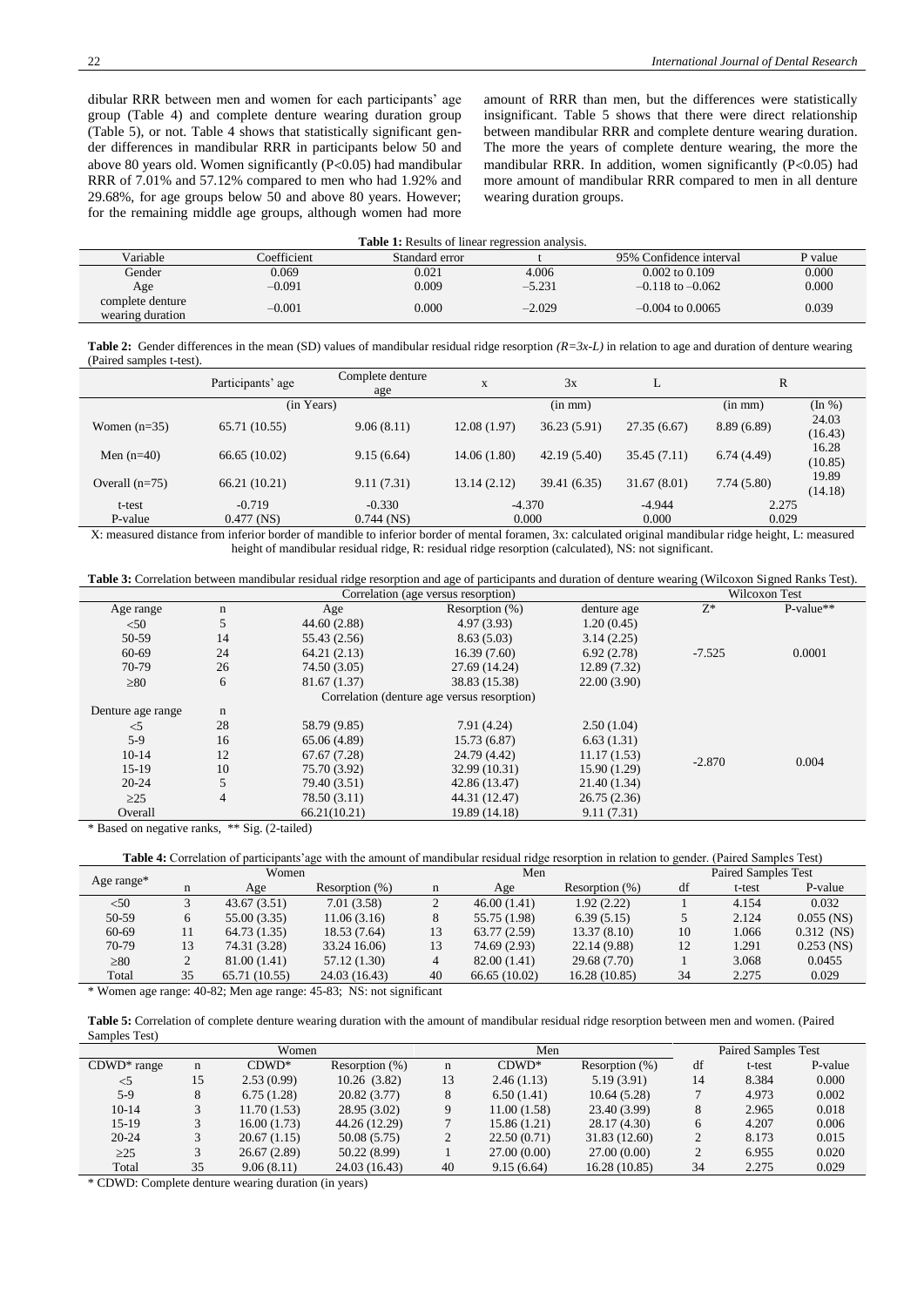# **4. Discussion**

Alveolar ridge resorption after teeth extraction is a chronic, progressive and cumulative disease of bone reconstruction. Extensive RRR is one of the many problems in prosthetic dentistry rehabilitation (Nahri et al 1997). One of the advantages of this study was that there were not gender differences in the mean age of participants and duration of CD wearing, thus comparing the mean values of RRR between men and women would minimize the effect of these two factors on the results.

It was observed that mandibular RRR affected all the edentulous patients in the study group to varying extents (ranged between 2%-57%). The mean amount of RRR was approximately 20%, (7.74±5.80mm) in subjects with age ranged between 45 to 82 years wearing CDs for a period ranged between one and 30 years. Similar results were reported by Karaagaçloglu & Ozkan (1994); however, some studies reported different results, Kovacic et al. (2012) reported low rate of resorption (8%) while Zmysłowska et al. (2007) reported high rate of RRR (45%). The differences in these findings may be explained by differences in race, study samples and method of radiography and measurements.

Many local and systemic factors are associated with RRR (Kingsmil 1997). Of these, patient's age, gender and duration of denture wearing may cause resorptive changes in the edentulous parts of the maxilla and mandible (D'Souza et al. 2012). The results of linear regression analyses revealed that RRR significantly correlated with increasing age, CD wearing duration and between genders. Although numerous previous studies confirmed these findings [Bianchi & Sanfilippo (2002), Al-Jabrah (2011), Canger & Celenk (2012), Jagadeesh et al. (2013)], few studies reported no association between RRR and duration of CD wearing [Xie et al. (1997), Kordatzis et al. (2003)] and age (Lopez-Roldan et al. 2009).

In the present study, gender-related differences were recorded in both groups. Women had significantly greater amount of mandibular RRR compared with men (24% and 16.3%; respectively). In addition, men significantly had higher mental foramen and mandibular body height than women. These findings are supported by Amorim et al. (2008) who reported that males had significantly wider arches than females, and that they had larger mandibular measurements than females. In addition, Watanabe et al. (2007) reported that males presented a more strongly trabecular and complex bone than females, this finding is important index to osteoporotic risk, being possible to affirm that the male bone is less probable to suffer resorptive changes. Kordatzis et al. (2003) reported that the estimated average reduction in height for conventional CD was 1.63 mm in 5 years and that female gender was a risk factor for greater resorption. In their study, they found that a male patient was likely to lose 7.5% less bone (0.9 mm in 5 years) than a female patient of the same age. The present study showed similar findings of significant gender differences in RRR. Women had approximately 8% more resorption than men (women: men ratio was 3:2). Most of the females in the present study were past the usual age for menopause, and this may explain the genderrelated difference observed in this study. Several studies reported that females have more alveolar RRR than males [Bianchi & Sanfilippo (2002), Kordatzis et al. (2003), Sakar et al. (2008), Lopez-Roldan et al. (2009), Al-Jabrah (2011), Canger & Celenk (2012)]. The results of the present study have suggested that alveolar RRR is more noticeable in women. This phenomenon could be explained with the effect of the menopausal activity in women on the mandibular residual ridge. Furthermore, experimental evidence has shown that estrogen depletion leads to a significant loss of bone mass in the edentulous mandible but not in the dentate mandible [Arifin et al. (2005), Watanabe et al. (2007), Vaishnav (2010), Ozla (2011)]. Previous studies showed that women had reduced masticatory function compared with males, because women had greater amount of mandibular bone reduction which is associated with reduced cortical thickness, and resulted in reduction in bone height (Zarb et al. 1990). Conversely, some researchers have reported that mandibular bone loss observed in the edentulous mandible is associated with systemic diseases such as estrogen deficiency, while the maxillary bone resorption is more associated with local denture factors (Xie et al. 1997).

The results of this study revealed that the amount of mandibular RRR was significantly correlated with the number of years subjects were edentulous. Approximately, 8% of RRR was recorded in patients who had been wearing CD for less than 5 years, and the rate of resorption increased in those with more years of denture wearing. The results also showed that 44.3% of the mandibular ridges had resorbed in patients who had been wearing CD for 20 years or more. These findings are in agreement with previous studies [Al-Jabrah (2011), Jagadeesh et al. (2013)]; However, Kordatzis et al. (2003) reported that neither number of CDs worn nor years of denture wearing are associated with RRR. The alveolar bone loss observed in denture wearers may be an inevitable consequence of the loss of natural teeth, tissue remodelling, and prolonged denture wear (Canger & Celenk 2012) and subsequent to a long-term edentulism may be severe and the process may progress (Xie et al, 1997).

The duration of denture wearing is an influential factor in RRR between genders. Women significantly recorded greater RRR compared to men, in relation to CD wearing duration. Approximately 50% of RRR occurs in women wearing CD for 20 years or above. However the least amount of RRR (5%) was recorded in men wearing CD for less than 5 years. These findings are in agreement with several studies [Arifin et al. (2005), Watanabe et al. (2007), Sakar et al. (2008), Al-Jabrah (2011), Ozla et al. (2011)]. In this study, the age of the subjects was significantly correlated with the amount of resorption. Young patients below the age of 50 had less than 5% RRR, the rate of resorption increased as age increased. The greatest amount of RRR (38.8%) was recorded in elderly patients above 80 years of age. These findings are in agreement with previous reports [Bianchi & Sanfilippo (2002), Kordatis et al. (2003), Canger & Celenic (2012), Jagadeesh et al. (2013)]. In addition, results showed that women significantly recorded 7% RRR compared to 1.9% in men, in those below 50 years of age, and 57.1% compared to 29.7% in those aged 80 years or above. However, no gender differences in RRR in other age groups were recorded. Age is not an influential factor in bone loss between men and women participants 50-80 years of age. These findings were supported by Lopez-Roldan et al. (2009) who did not find a significant correlation between age and ridge resorption.

Several studies have reported that panoramic radiographs are reproducible and accurate for the linear and angular measurements on mandibles [Stramotas et al. (2002), Zlataric & Celebic (2003), Arifin et al. (2005), Watanabe et al. (2007), Şakar et al. (2008), López-Roldán et al. (2009), Huumonen et al. (2010), Vaishnav et al. (2010), Al-Jabrah (2011), Al-Shamout et al. (2012), Canger & Celenk (2012), Jagadeesh et al. (2013)]. The panoramic radiographs in the present study were made by one experienced dental radiographer using the same panoramic unit and all digital measurements were performed by one prosthodontist.

Mental foramen landmark selected for the present study is commonly used for studies of mandibular bone as it is fairly reproducible [Balcikonyte et al. (2003), Kordatzis et al. (2003), Arifin et al. (2005), Amorim et al. (2008), Ngeow et al. (2009), Juodzbalys et al. (2010)]. The location of the mental foramen relative to the inferior and superior borders of normal mandibles, as expressed by the mean ratio of total bone height to height of the foramen above the inferior border, appears to be a more useful reference mark and consisted enough to justify its use as a reference point in clinical studies (Shahabi et al. 2009). In this study, Wical & Swoope (1974) method was used to evaluate the amount of mandibular RRR. Clinically, this method can help to estimate conveniently the original height of the mandible before resorption (Atwood 1996). All measurements were carried out on the right side of the OPGs; the position of mental foramen on the right side appears to be very close to those on the left side.

One of the limitation of this study was small sample size and limited participation rate, thus it does not represent Jordanian popula-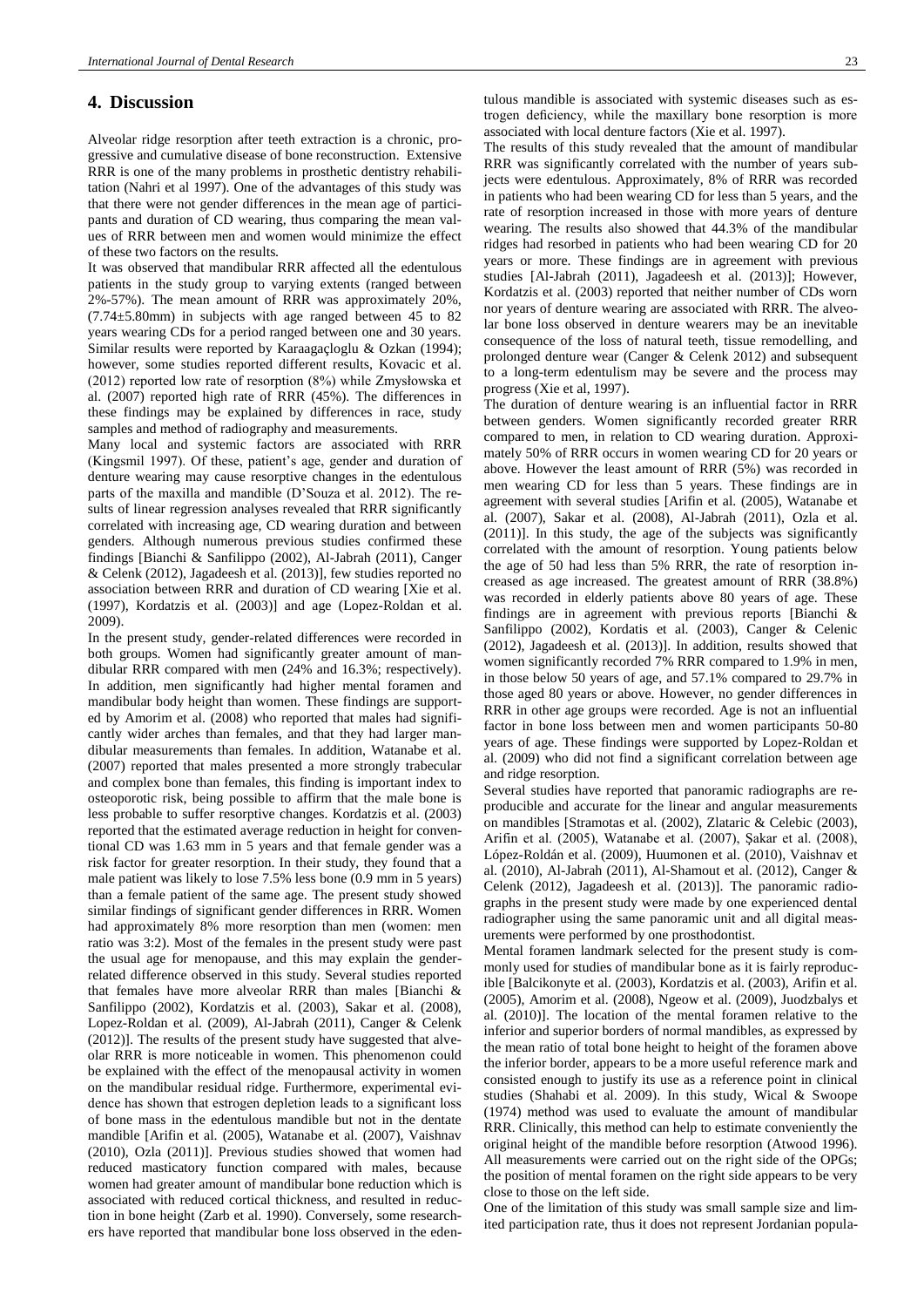tion as a whole. In addition, the method used gives information about RRR localized in the region of mental foramen, thus RRR in other areas is not available. Another disadvantage was that the dental status was based mainly on panoramic radiography. Therefore, the information of occlusal contacts and chewing habits were not available. Further research on a larger sample and including other factors; such as other local and systemic factors, denture quality measures and general health status may be needed before the results of this study can be applied on the general population.

The results of this study highlight on the association between duration of CD wearing and RRR in relation to age and gender. It can now be confirmed that women in particular, are at greater risk of RRR than men. Basker & Davenport (2002) has shown that the amount of bone resorption in edentulous area is eight times than that in dentate area in the same subject. Therefore, every effort should be taken to retain natural teeth to the longest time possible as the amount of resorption would increase following teeth loss (Schwartz-Dabney & Dechow 2002) and with increasing CD wearing period (Jagadeesh et al. 2013).

# **5. Conclusion**

The mandibular ridge resorption affected all the edentulous patients to varying extents ranged between 2% and 57%, with mean rate of approximately 20%.

The resorption significantly increased with increasing age of participants (P<0.0001) and duration of denture wearing (P<0.001). Women significantly (P<0.05) recoded higher ridge resorption compared to men with approximately 3:2 women to men ratio.

# **Acknowledgement**

We would like to thank Dr. Raghda Al-Shamout for her continuous help in performing statistical analysis of data and preparing the manuscript.

## **References**

- **[1]** Kovacic I, Zlataric´ DK, Celebic´ A (2012). Residual ridge atrophy in complete denture wearers and relationship with densitometric values of a cervical spine: a hierarchical regression analysis. Gerodontology. 29, 935–47.
- **[2]** Tallgren A (2003). The continuing reduction of the residual alveolar ridges in complete denture wearers: A mixed-longitudinal study covering 25 years. Journal of Prosthetic Dentistry. 89, 427-35.
- **[3]** Zlataric KD, Celebic A (2003). Mandibular bone mineral density changes in complete and removable partial denture wearers: A 6 month follow-up study. International Journal of Prosthodontics. 16, 661–5.
- **[4]** Bianchi A, Sanfilippo F (2002). Osteoporosis: The effect on mandibular bone resorption and therapeutic possibilities by means of implant prostheses. International Journal of Periodontics and Restorative Dentistry. 22, 231–9.
- **[5]** Watanabe PCA, Issa JPM, Oliveira TM, Monteiro SAC, Iyomasa MM, Regalo SCH (2007). Morphodigital study of the mandibular trabecular bone in panoramic radiographs. International Journal of Morphology. 25, 875-80.
- **[6]** Canger EM, Celenk PC (2012). Radiographic evaluation of alveolar ridge heights of dentate and edentulous patients. Gerodontology. 29, 17–23.
- **[7]** Jagadeesh MS, Patil RA, Kattimani PT (2013). Clinical evaluation of mandibular ridge height in relation to aging and length of edentulism. Journal of Dentistry and Medical Science. 3, 44-7.
- **[8]** Şakar O, Sülün T, İspirgil E (2008). Correlation of the gonial angle size with residual ridge resorption in edentulous subjects. Balkan Journal of Stomatolgy. 12, 38-41.
- **[9]** Vaishnav K, Shah D, Patel P (2010). A panoramic evaluation of the mandibular canal wall resorption in relation to Diabetes, Thyroid and Asthma in edentulous patients. Journal of International Oral Health. 2, 27-32.
- **[10]**Spolyar JL (1987). Head positioning error in cephalometric radiography-an implant study. Angle Orthodontist. 57, 77-88.
- **[11]**Atwood DA (1996). The problem of reduction of residual ridges. In: Winkler S, editor. Essentials of complete denture prosthodontics. 2nd edition. USA: Ishiyaku EuroAmerica Inc. p, 22-38.
- **[12]**Kranjčić J, Stunić MK, Čelebić A, Komar D, Mehulić K, Vojvodić D (2013). Denture relining as an indicator of residual ridge resorption. Medicinski Glasnik. 10, 126-32.
- **[13]**Ozola B, Slaidina A, Laurina L, Soboleva U, Lejnieks A (2011). The influence of bone mineral density and body mass index on resorption of edentulous jaws. Stomatologija Baltic Dental and Maxillofacial Journal. 13, 19-24.
- **[14]**Saini V, Srivastava R, Rai RK, Shamal SN, Singh TB, Tripathi SK (2011). Mandibular ramus: An indicator for sex in fragmentary mandible. Journal of Forensic Science. 56, 13–8.
- **[15]**Stramotas S, Geenty JP, Petocz, Darendeliler MA (2002). Accuracy of linear and angular measurements on panoramic radiographs taken at various positions in vitro. European Journal of Orthodontics. 24, 43- 52.
- **[16]**Arifin AZ, Asano A, Taguchi A, Nakamoto T, Ohtsuka M, Tanimoto K (2005). Computer-aided system for measuring the mandibular cortical width on panoramic radiographs in osteoporosis diagnosis. Medical Imaging. 57, 813-21.
- **[17]**López-Roldán A, Santolaya-Abad D, Gregori-Bertomeu I, Gómez-Castillo E, Selva-Otaolaurruchi E (2009). Bone resorption processes in patients wearing overdentures. A 6-years retrospective study. Journal of Clinical and Experimental Dentistry. 1, 24-30.
- **[18]**Shahabi M, Ramazanzadeh B-A, Mokhber N (2009). Comparison between the external gonial angle in panoramic radiographs and lateral cephalograms of adult patients with Class I malocclusion. Journal of Oral Science. 51, 425-9.
- **[19]**Huumonen S, Sipila K, Haikola B, Tapio M, Soderholm A-L, Remes-Lyly T (2010). Influence of edentulousness on gonial angle, ramus and condylar height. Journal of Oral Rehabilitation. 37, 34–8.
- **[20]**Al-Shamout R, Ammoush M, Alrbata R, Al-habahbah A (2012). Age and gender differences in gonial angle, ramus height and bigonial width in dentate subjects. Pakistani Oral and Dental Journal. 32, 81-7.
- **[21]**Balcikonyte E, Balciuniene I, Alekna V (2003). Bone mineral density and radiographic mandibular body height. Stomatologija Baltic Dental and Maxillofacial Journal. 5, 137-40.
- **[22]**Kordatzis K, Wright PS, Meijer HJ (2003). Posrerior mandibular residual ridge resorption in patients with conventional dentures and implant overdentures. International Journal of Oral and Maxillofacial Implants. 18, 447-52.
- **[23]**Juodzbalys G, Wang HL, Sabalys G (2010). Anatomy of mandibular vital structures. Part II: Mandibular incisive canal, mental foramen and associated neurovascular bundles in relation with dental implantology. Journal of Oral and Maxillofacial Research. 1, 1-10.
- **[24]**Al-Jabrah O (2011). Association of type 2 diabetes mellitus with the reduction of mandibular residual ridge among edentulous patients using panoramic radiographs. Open Journal of Stomatology. 1, 61-8.
- **[25]**Wical KE, Swoope CC (1974). Studies of residual ridge resorption. Part I. Use of panoramic radiographs for evaluation of mandibular resorption. Journal of Prosthetic Dentistry. 32, 7-12.
- **[26]**Amorim MM, Prado FB, Borini CB, Bittar TO, Volpato MC, Groppo FC (2008). The mental foramen in dentate and edentulous Brazilian's mandible. International Journal of Morphology. 26, 981-7.
- **[27]**Ngeow WC, Dionysius DD, Ishak H, Nambiar P (2009). A radiographic study on the visualization of the anterior loop in dentate subjects of different age groups. Journal of Oral Science. 51, 231-7.
- **[28]**Närhi TO, Ettinger RL, Lam EWM (1997). Radiographic findings, ridge resorption, and subjective complaints of complete denture patients. International Journal of Prosthodontics. 10, 183-9.
- **[29]**Karaagaçlioglu L, Ozkan P (1994). Changes in mandibular ridge height in relation to aging and length of edentulism period. International Journal of Prosthodontics. 7, 368-71.
- **[30]**Zmysłowska E, Ledzion S, Jędrzejewski K (2007). Factors affecting mandibular residual ridge resorption in edentulous patients: a preliminary report. Folia Morphology. 66, 346–52.
- **[31]**Kingsmill VJ (1999). Post-extraction remodeling of the adult mandible. Critical Review of Oral Biology and Medicine. 10, 384-404.
- **[32]**D'Souza D (2012). Residual ridge resorption. Revisited. In: Virdi M, editor. Oral health care, 1st edition. Croatia: InTech Rijeka. P. 15-24.
- **[33]**Xie Q, Narhi TO, Nevalainen JM, Wolf J, Ainamo A (1997). Oral status and prosthetic factors related to residual ridge resorption in elderly subjects. Acta Odontologia Scandinavia. 55, 306-13.
- **[34]**Zarb GA, Bolender CL, Hickey JC, Carlsson GE (1990). Boucher's prosthodontic treatment for edentulous patients. 10th edition. St. Louis: CV Mosby. p. 3-27, 38-47, 468-83.
- **[35]**Basker RM, Davenport JC (2002). Prosthetic treatment of the edentulous patient. 4rd edition. London. Blackwell Munksgaard Publishing Company. p. 1-51.